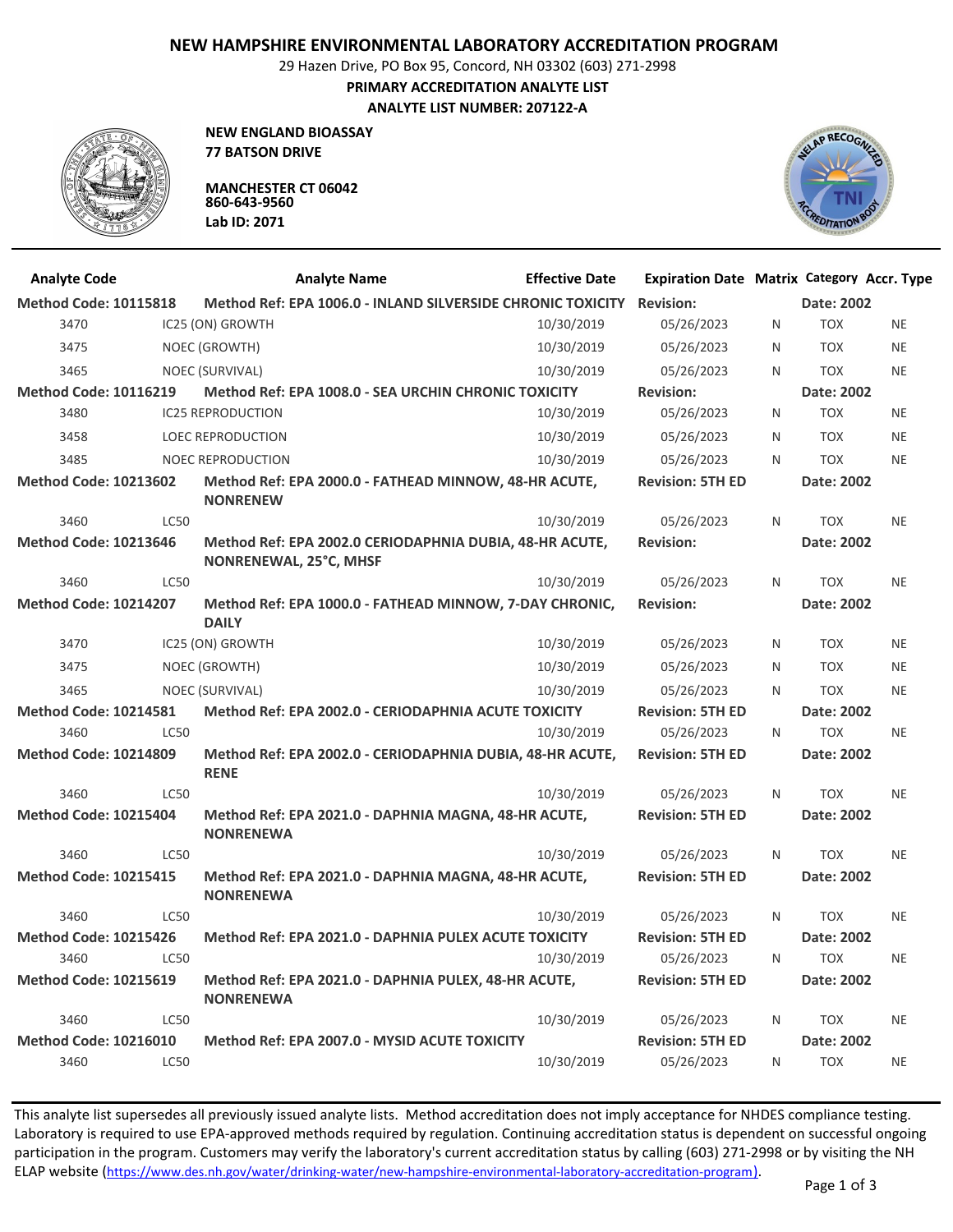## **NEW HAMPSHIRE ENVIRONMENTAL LABORATORY ACCREDITATION PROGRAM**

29 Hazen Drive, PO Box 95, Concord, NH 03302 (603) 271-2998

**PRIMARY ACCREDITATION ANALYTE LIST**

**ANALYTE LIST NUMBER: 207122-A**



**NEW ENGLAND BIOASSAY 77 BATSON DRIVE**

**MANCHESTER CT 06042 860-643-9560 Lab ID: 2071**



| <b>Method Code: 10216021</b> |             | Method Ref: EPA 2007.0 MYSID (MYSIDOPSIS BAHIA,                                                         |            | <b>Revision:</b>        |              | Date: 2002 |           |
|------------------------------|-------------|---------------------------------------------------------------------------------------------------------|------------|-------------------------|--------------|------------|-----------|
|                              |             | AMERICAMYSIS BAHIA), 48-HR ACUTE, NONRENEWAL, 25°C, SSW                                                 |            |                         |              |            |           |
| 3460                         | <b>LC50</b> |                                                                                                         | 10/30/2019 | 05/26/2023              | N            | <b>TOX</b> | <b>NE</b> |
| <b>Method Code: 10216214</b> |             | Method Ref: EPA 1007.0 - MYSID CHRONIC TOXICITY                                                         |            | <b>Revision:</b>        |              | Date: 2002 |           |
| 3470                         |             | IC25 (ON) GROWTH                                                                                        | 10/30/2019 | 05/26/2023              | N            | <b>TOX</b> | <b>NE</b> |
| 3475                         |             | NOEC (GROWTH)                                                                                           | 10/30/2019 | 05/26/2023              | N            | <b>TOX</b> | <b>NE</b> |
| 3465                         |             | NOEC (SURVIVAL)                                                                                         | 10/30/2019 | 05/26/2023              | N            | <b>TOX</b> | <b>NE</b> |
| <b>Method Code: 10216418</b> |             | Method Ref: EPA 2006.0 - MENIDIA ACUTE TOXICITY                                                         |            | <b>Revision: 5TH ED</b> |              | Date: 2002 |           |
| 3460                         | LC50        |                                                                                                         | 10/30/2019 | 05/26/2023              | $\mathsf{N}$ | <b>TOX</b> | <b>NE</b> |
| <b>Method Code: 10216429</b> |             | Method Ref: EPA 2006.0 INLAND SILVERSIDE (MENIDIA<br>BERYLLINA), 48-HR ACUTE, NONRENEWAL, 25°C, SSW     |            | <b>Revision:</b>        |              | Date: 2002 |           |
| 3460                         | LC50        |                                                                                                         | 10/30/2019 | 05/26/2023              | N            | <b>TOX</b> | <b>NE</b> |
| <b>Method Code: 10216601</b> |             | Method Ref: EPA 2004.0 - SHEEPSHEAD MINNOW, 48-HR ACUTE,<br><b>NONRE</b>                                |            | <b>Revision: 5TH ED</b> |              | Date: 2002 |           |
| 3460                         | <b>LC50</b> |                                                                                                         | 10/30/2019 | 05/26/2023              | N            | <b>TOX</b> | NE        |
| <b>Method Code: 10216612</b> |             | Method Ref: EPA 2004.0 - SHEEPSHEAD MINNOW ACUTE TOXICITY Revision: 5TH ED                              |            |                         |              | Date: 2002 |           |
| 3460                         | <b>LC50</b> |                                                                                                         | 10/30/2019 | 05/26/2023              | N            | <b>TOX</b> | <b>NE</b> |
| <b>Method Code: 10216623</b> |             | Method Ref: EPA 2004.0 - SHEEPSHEAD MINNOW, 48-HR ACUTE,<br><b>NONRE</b>                                |            | <b>Revision: 5TH ED</b> |              | Date: 2002 |           |
| 3460                         | <b>LC50</b> |                                                                                                         | 10/30/2019 | 05/26/2023              | $\mathsf{N}$ | <b>TOX</b> | <b>NE</b> |
| <b>Method Code: 10216645</b> |             | Method Ref: EPA 2004.0 SHEEPSHEAD MINNOW (CYPRINODON<br>VARIEGATUS), 48-HR ACUTE, NONRENEWAL, 25°C, SSW |            | <b>Revision:</b>        |              | Date: 2002 |           |
| 3460                         | <b>LC50</b> |                                                                                                         | 10/30/2019 | 05/26/2023              | N            | <b>TOX</b> | <b>NE</b> |
| <b>Method Code: 10216827</b> |             | Method Ref: EPA 1004.0 SHEEPSHEAD MINNOW (CYPRINODON<br>VARIEGATUS), 7-DAY CHRONIC, DAILY RENEWAL, SSW  |            | <b>Revision:</b>        |              | Date: 2002 |           |
| 3470                         |             | IC25 (ON) GROWTH                                                                                        | 10/30/2019 | 05/26/2023              | N            | <b>TOX</b> | <b>NE</b> |
| 3475                         |             | NOEC (GROWTH)                                                                                           | 10/30/2019 | 05/26/2023              | N            | <b>TOX</b> | <b>NE</b> |
| 3465                         |             | NOEC (SURVIVAL)                                                                                         | 10/30/2019 | 05/26/2023              | N            | <b>TOX</b> | <b>NE</b> |
| <b>Method Code: 10252605</b> |             | Method Ref: EPA 1000.0 - FATHEAD MINNOW CHRONIC TOXICITY                                                |            | <b>Revision:</b>        |              | Date: 2002 |           |
| 3470                         |             | IC25 (ON) GROWTH                                                                                        | 10/30/2019 | 05/26/2023              | N            | <b>TOX</b> | NE        |
| 3475                         |             | NOEC (GROWTH)                                                                                           | 10/30/2019 | 05/26/2023              | N            | <b>TOX</b> | <b>NE</b> |
| 3465                         |             | NOEC (SURVIVAL)                                                                                         | 10/30/2019 | 05/26/2023              | N            | <b>TOX</b> | <b>NE</b> |
| <b>Method Code: 10253006</b> |             | Method Ref: EPA 1002.0 - CERIODAPHNIA DUBIA CHRONIC<br><b>TOXICITY</b>                                  |            | <b>Revision:</b>        |              | Date: 2002 |           |
| 3480                         |             | <b>IC25 REPRODUCTION</b>                                                                                | 10/30/2019 | 05/26/2023              | N            | <b>TOX</b> | <b>NE</b> |
| 3465                         |             | NOEC (SURVIVAL)                                                                                         | 10/30/2019 | 05/26/2023              | N            | <b>TOX</b> | <b>NE</b> |
| 3485                         |             | <b>NOEC REPRODUCTION</b>                                                                                | 10/30/2019 | 05/26/2023              | N            | <b>TOX</b> | <b>NE</b> |
| <b>Method Code: 10253040</b> |             | Method Ref: EPA 1002.0 - CERIODAPHNIA DUBIA, 3-BROOD<br>CHRONIC,                                        |            | <b>Revision:</b>        |              | Date: 2002 |           |
| 3480                         |             | <b>IC25 REPRODUCTION</b>                                                                                | 10/30/2019 | 05/26/2023              | N            | TOX        | <b>NE</b> |

This analyte list supersedes all previously issued analyte lists. Method accreditation does not imply acceptance for NHDES compliance testing. Laboratory is required to use EPA-approved methods required by regulation. Continuing accreditation status is dependent on successful ongoing participation in the program. Customers may verify the laboratory's current accreditation status by calling (603) 271-2998 or by visiting the NH ELAP website (https://www.des.nh.gov/water/drinking-water/new-hampshire-environmental-laboratory-accreditation-program).